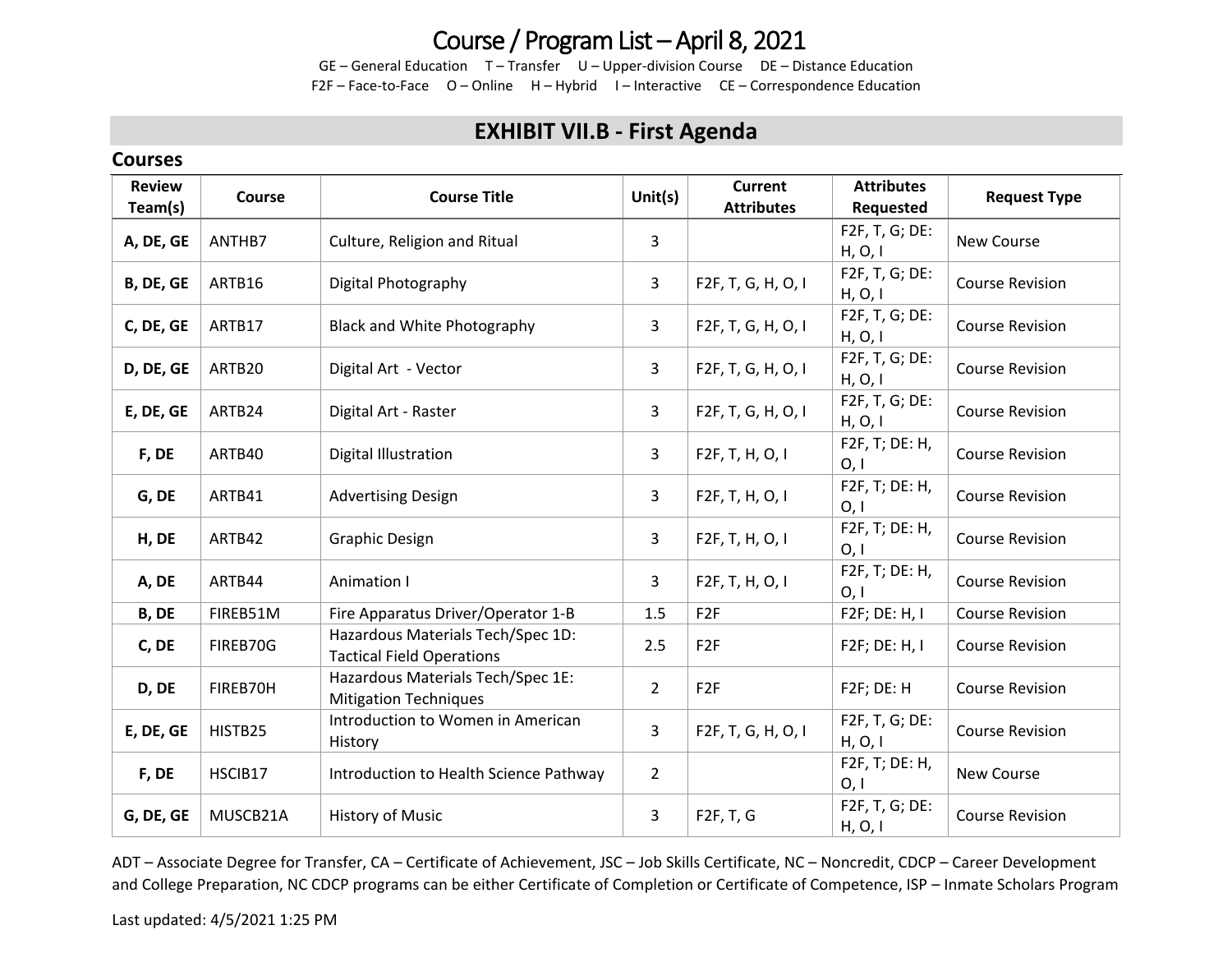# Course / Program List – April 8, 2021

GE – General Education T – Transfer U – Upper-division Course DE – Distance Education F2F – Face-to-Face O – Online H – Hybrid I – Interactive CE – Correspondence Education

#### **Courses - DE additions Only**

| <b>Review</b><br>Team(s) | Course           | <b>Course Title</b>                                                                 | Unit $(s)$     | <b>Current DE</b><br><b>Attributes</b> | <b>Additional DE</b><br><b>Attributes</b><br>Requested | <b>Request Type</b> |
|--------------------------|------------------|-------------------------------------------------------------------------------------|----------------|----------------------------------------|--------------------------------------------------------|---------------------|
| <b>DE</b>                | ARCH B10         | <b>Automotive Safety</b>                                                            | $\mathbf{1}$   | Online                                 | Hybrid                                                 | DE Only             |
| <b>DE</b>                | <b>AUTO B11</b>  | Introduction to Automotive Technology                                               | 4              | Hybrid                                 | Online                                                 | DE Only             |
| <b>DE</b>                | AUTO B20         | <b>Engine Theory Design and Diagnosis</b>                                           | 4              | Hybrid                                 | Online                                                 | DE Only             |
| <b>DE</b>                | <b>AUTO B23</b>  | <b>Engine Assembly and Performance</b>                                              | 4              |                                        | Online                                                 | DE Only             |
| <b>DE</b>                | AUTO B40         | Suspension Steering and Wheel<br>Alignment                                          | 4              | Hybrid                                 | Online                                                 | DE Only             |
| DE                       | <b>AUTO B48</b>  | <b>Manual Transmissions and Drivetrain</b>                                          | 4              | Hybrid                                 | Online                                                 | DE Only             |
| <b>DE</b>                | EMTC B50         | <b>Emergency Medical Technician</b>                                                 | 9              | Hybrid                                 | Online                                                 | DE Only             |
| <b>DE</b>                | HIST B33         | Latin American History                                                              | 3              |                                        | Hybrid                                                 | DE Only             |
| <b>DE</b>                | <b>INDT B72</b>  | <b>Special Problems in Electronics</b>                                              | $\overline{2}$ | Hybrid                                 | Online,<br>Interactive,<br>Hybrid                      | DE Only             |
| <b>DE</b>                | <b>MFGT B1AB</b> | <b>Machine Tool Processes</b>                                                       | 3              | Hybrid                                 | Online                                                 | DE Only             |
| <b>DE</b>                | MFGT B2          | CNC Lathe Programming & Operation                                                   | 3              | Hybrid                                 | Online                                                 | DE Only             |
| <b>DE</b>                | PHED B7Y         | Beginning Yoga                                                                      | $\mathbf{1}$   |                                        | Online,<br>Interactive,<br>Hybrid                      | DE Only             |
| <b>DE</b>                | WELD B1A         | Introduction to Oxygen Acetylene<br><b>Welding and Cutting</b>                      | $\overline{2}$ |                                        | Online                                                 | DE Only             |
| <b>DE</b>                | WELD B55A        | <b>Structural Plate Certification I</b>                                             | $\overline{2}$ | Hybrid                                 | Online                                                 | DE Only             |
| <b>DE</b>                | WELD B55C        | <b>ASME Pipe Certification</b>                                                      | $\overline{2}$ |                                        | Online                                                 | DE Only             |
| <b>DE</b>                | WELD B65AB       | <b>Welded Steel Structures</b>                                                      | 3              |                                        | Online                                                 | DE Only             |
| <b>DE</b>                | WELD B74A        | Introduction to GMAW (Gas Metal Arc<br>Welding) and FCAW (Flux Core Arc<br>Welding) | $\overline{2}$ |                                        | Online                                                 | DE Only             |
| <b>DE</b>                | WELD B74B        | Introduction to Gas Tungsten Arc<br>Welding                                         | $\overline{2}$ |                                        | Online                                                 | DE Only             |

ADT – Associate Degree for Transfer, CA – Certificate of Achievement, JSC – Job Skills Certificate, NC – Noncredit, CDCP – Career Development and College Preparation, NC CDCP programs can be either Certificate of Completion or Certificate of Competence, ISP – Inmate Scholars Program